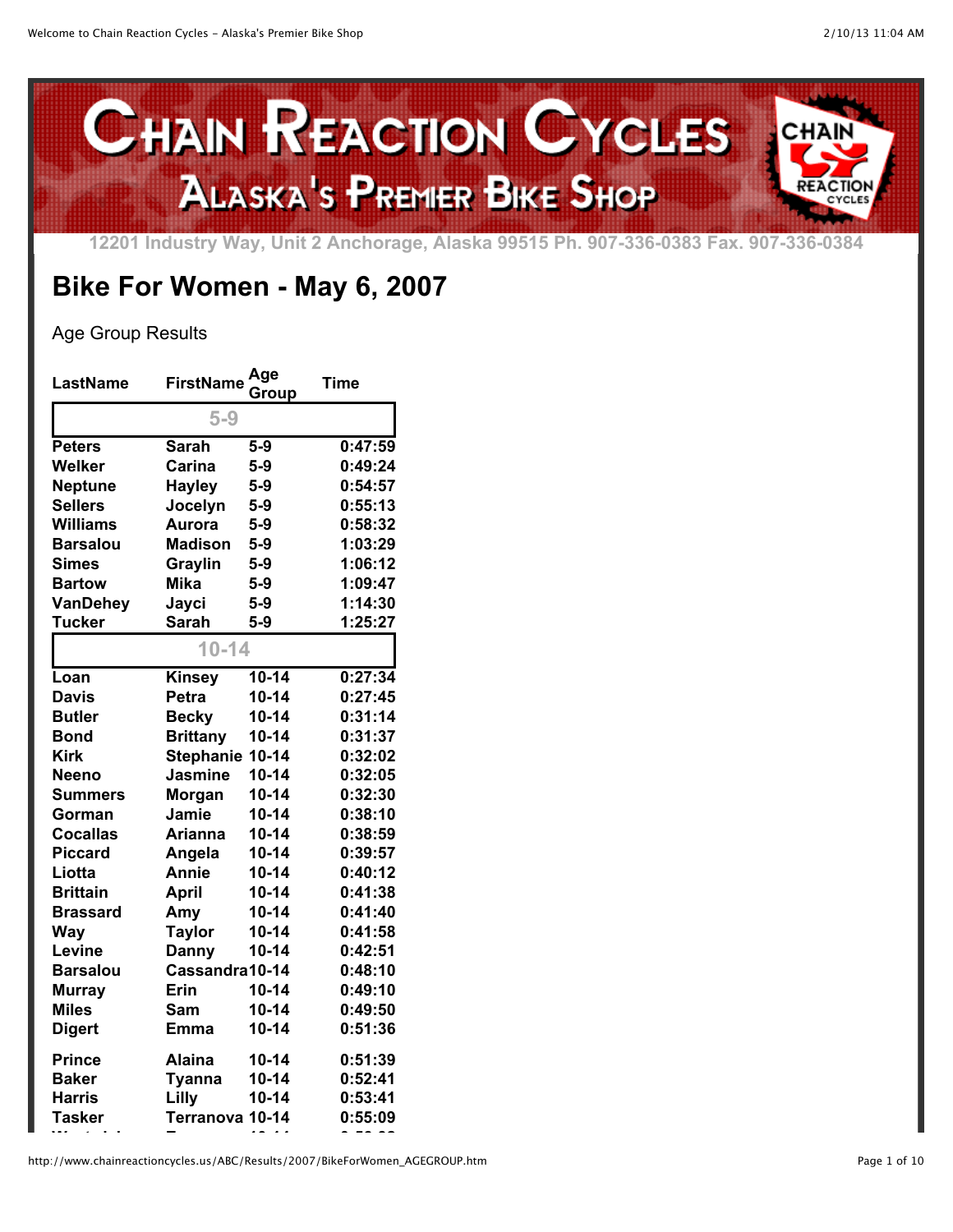| <b>Westwick</b>            | Emma            | $10 - 14$ | 0:56:32 |
|----------------------------|-----------------|-----------|---------|
| <b>DelaVeigne</b>          | Cai             | $10 - 14$ | 1:01:48 |
| <b>Stricklan</b>           | <b>Amanda</b>   | $10 - 14$ | 1:03:20 |
| Vania                      | Rene            | $10 - 14$ | 1:04:54 |
| Green                      | <b>Juliette</b> | $10 - 14$ | 1:08:57 |
|                            | $15 - 19$       |           |         |
| Yeaton                     | Jessica         | 15-19     | 0:25:08 |
| <b>Summers</b>             | Hannah          | 15-19     | 0:25:11 |
| Tower                      | Dana            | 15-19     | 0:26:29 |
| <b>Stewart</b>             | <b>Katrina</b>  | 15-19     | 0:27:58 |
| Kennedy                    | <b>Esther</b>   | $15-19$   | 0:28:41 |
| John                       | <b>Brittany</b> | 15-19     | 0:29:25 |
| <b>Comellas</b>            | <b>Thomissa</b> | 15-19     | 0:30:29 |
| <b>McCartan</b>            | Rachel          | 15-19     | 0:30:31 |
| <b>Hess</b>                | Lauren          | 15-19     | 0:30:33 |
| <b>Kirk</b>                | Valerie         | 15-19     | 0:30:41 |
| <b>Miller</b>              | <b>Chloe</b>    | 15-19     | 0:32:11 |
| <b>Stanley</b>             | Madigan         | 15-19     | 0:32:47 |
| <b>Brassard</b>            | <b>Emily</b>    | 15-19     | 0:35:40 |
| <b>Kuhle</b>               | <b>Rosalyn</b>  | 15-19     | 0:37:28 |
| Longacre                   | Samantha 15-19  |           | 0:38:53 |
|                            |                 |           |         |
|                            | $20 - 24$       |           |         |
| Koger                      | Keri            | 20-24     | 0:29:27 |
| <b>Piersma</b>             | Megan           | 20-24     | 0:31:06 |
| <b>Clark</b>               | <b>Katey</b>    | 20-24     | 0:31:34 |
| Layton                     | Kimberly        | 20-24     | 0:32:09 |
| Chamberlain                | Gretchen        | 20-24     | 0:32:19 |
| <b>Martinson</b>           | <b>Holly</b>    | 20-24     | 0:33:20 |
| <b>Sanchez</b>             | Yronelly        | 20-24     | 0:37:04 |
| <b>Roth</b>                | <b>Monica</b>   | 20-24     | 0:37:22 |
| Young                      | <b>Arielle</b>  | 20-24     | 0:37:59 |
| <b>Bain</b>                | Lyndsay         | 20-24     | 0:38:45 |
| <b>Willis</b>              | <b>Janet</b>    | 20-24     | 0:38:49 |
| <b>Bilak</b>               | Sarah           | 20-24     | 0:41:35 |
| Ramirez                    | <b>Monica</b>   | $20 - 24$ | 0:43:57 |
| <b>Huls</b>                | <b>Corianne</b> | 20-24     | 0:50:34 |
| <b>Grishkowsky</b>         | Andri           | 20-24     | 0:51:37 |
| <b>Harrison</b>            | <b>Jennifer</b> | 20-24     | 0:53:41 |
|                            | 25-29           |           |         |
| <b>Hood</b>                | Erin            | 25-29     | 0:26:35 |
| <b>Michie-Horner Quinn</b> |                 | 25-29     | 0:26:43 |
| <b>Martinson</b>           | <b>Heidi</b>    | 25-29     | 0:27:42 |
| <b>Witucki</b>             | Dana            | 25-29     | 0:28:39 |
| <b>Setian</b>              | carrie          | 25-29     | 0:28:52 |
| <b>Barnett</b>             | Anne            | 25-29     | 0:29:20 |
| <b>Prater</b>              | <b>Naomi</b>    | 25-29     | 0:29:22 |
| Lindsey                    | <b>Jennifer</b> | 25-29     | 0:29:38 |
| <b>Krom</b>                | <b>Kristin</b>  | 25-29     | 0:29:40 |
| <b>Archer</b>              | Kelli           | 25-29     | 0:31:14 |
| Agee                       | <b>Aurora</b>   | 25-29     | 0:31:34 |
| <b>Scharpf</b>             | Amy             | 25-29     | 0:31:50 |
| <b>Hardigg</b>             | <b>Karen</b>    | 25-29     | 0:31:57 |
| <b>n</b>                   | A               |           |         |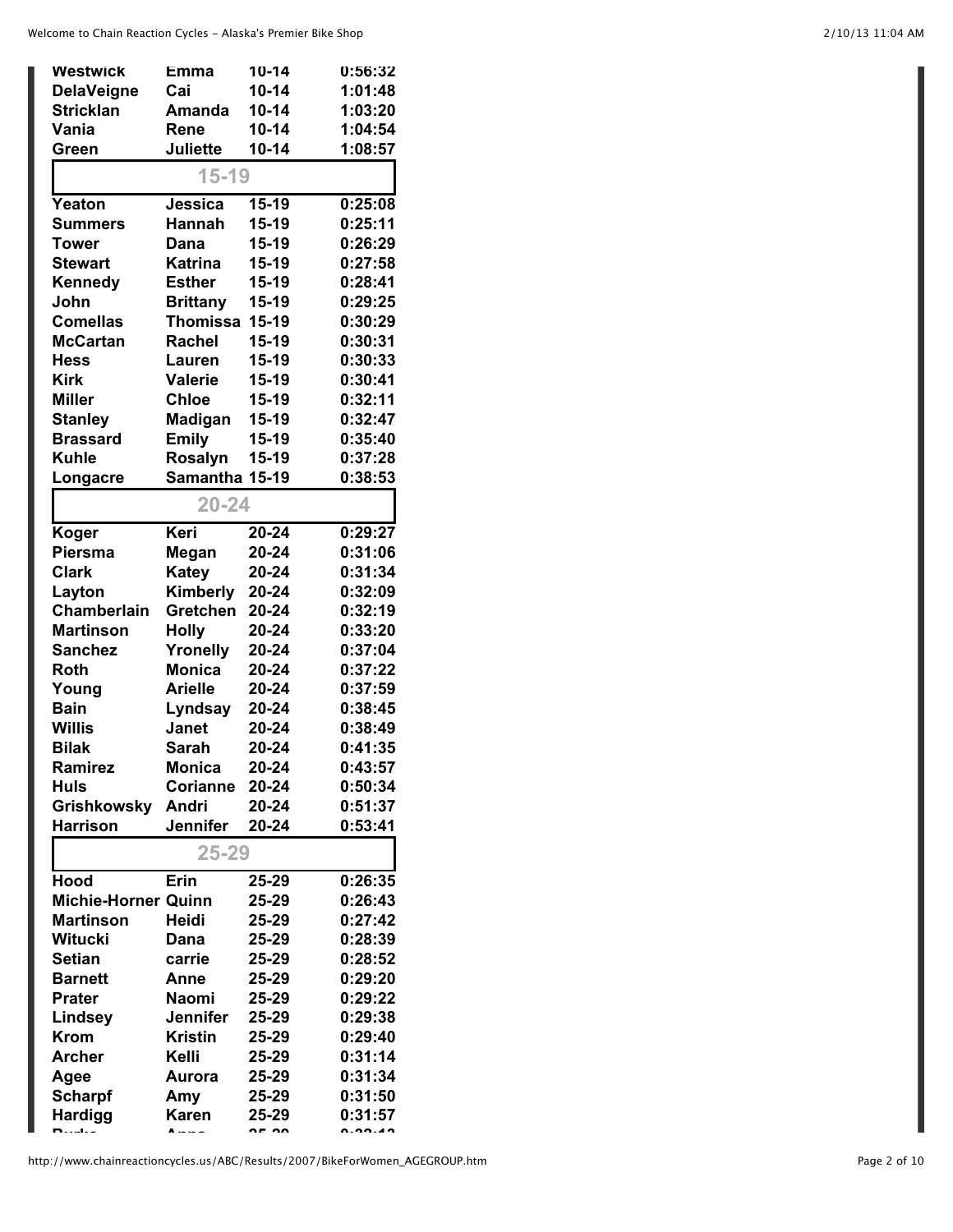| <b>Burke</b>       | Anna                       | <b>25-29</b>   | <b>U:32:13</b> |
|--------------------|----------------------------|----------------|----------------|
| <b>Stone</b>       | Tana                       | 25-29          | 0:32:44        |
| <b>Updegraff</b>   | <b>Katherine</b>           | 25-29          | 0:32:51        |
| <b>Blackstock</b>  | Kimberly                   | 25-29          | 0:33:58        |
| <b>Carle</b>       | Megan                      | 25-29          | 0:34:45        |
| Willman            | <b>Holly</b>               | 25-29          | 0:35:00        |
| <b>Pysz</b>        | <b>Ilah</b>                | 25-29          | 0:36:54        |
| <b>Kopecky</b>     | <b>Brooke</b>              | 25-29          | 0:37:03        |
| <b>Chriswell</b>   | Amanda                     | 25-29          | 0:38:05        |
| <b>Rabinovitch</b> | <b>Danielle</b>            | 25-29          | 0:39:05        |
| Pendergraft        | Dayna                      | 25-29          | 0:39:10        |
| Wanamaker          | <b>Becky</b>               | 25-29          | 0:39:35        |
| <b>Sarten</b>      | Leslie                     | 25-29          | 0:39:59        |
| <b>Peterson</b>    | Megan                      | 25-29          | 0:40:57        |
| <b>Votaw</b>       | <b>Nicole</b>              | 25-29          | 0:41:43        |
| <b>Athens</b>      | <b>Marika</b>              | 25-29          | 0:42:19        |
| <b>Moore</b>       | Kara                       | 25-29          | 0:42:26        |
| <b>Bristol</b>     | Amy                        | 25-29          | 0:43:14        |
| <b>Notis</b>       | <b>Katie</b>               | 25-29          | 0:46:31        |
| Johnson            |                            |                |                |
| <b>McCormick</b>   | Ambre                      | 25-29          | 0:46:34        |
| Wilder             | <b>Christina</b>           | 25-29          | 0:46:42        |
| Ashman             | <b>Tracie</b>              | 25-29          | 0:46:54        |
| Slaght             | <b>Melissa</b>             | 25-29          | 0:47:15        |
| Callaway           | <b>Sarah</b>               | 25-29          | 0:50:32        |
| <b>King</b>        | Anna                       | 25-29          | 0:53:49        |
| Kaniaupio          | Tamara                     | 25-29          | 0:53:59        |
| Ferguson-          |                            |                |                |
| Wheeler            | Diana                      | 25-29          | 0:54:19        |
| <b>Hensel</b>      | <b>Amber</b>               | 25-29          | 0:56:53        |
| <b>Hager</b>       | <b>Barbara</b>             | 25-29          | 0:58:42        |
| <b>Mobley</b>      | Amber                      | 25-29          | 0:59:09        |
| <b>Hess</b>        | Lavonne                    | 25-29          | 1:07:05        |
|                    | 30-34                      |                |                |
| <b>Miller</b>      | <b>Sara</b>                | 30-34          | 0:27:18        |
| Carson             |                            | 30-34          | 0:28:02        |
| <b>Abrahams</b>    | Kelly<br>Judith            | 30-34          | 0:29:07        |
| <b>Woods</b>       | <b>Nina</b>                | 30-34          | 0:29:49        |
| Cohen              | Jessica                    | 30-34          | 0:30:04        |
|                    | <b>Kristi</b>              | 30-34          | 0:30:18        |
| Senden<br>LeMon    | <b>Rachel</b>              | 30-34          | 0:30:30        |
|                    |                            |                |                |
| <b>Kazary</b>      | <b>Ellen</b>               | 30-34          | 0:30:35        |
| <b>Nyquist</b>     | Kara                       | 30-34          | 0:31:04        |
| <b>Bond</b>        | <b>Christine</b>           | 30-34          | 0:31:20        |
| <b>Jarrett</b>     | Jenia                      | 30-34          | 0:32:42        |
| <b>Hollon</b>      | Amy                        | 30-34          | 0:32:54        |
| Tuomi              | Jane                       | 30-34          | 0:33:50        |
| Libbey             | <b>Colleen</b>             | 30-34          | 0:34:06        |
|                    | Kwai Fung <sub>30-34</sub> |                |                |
| Kotter             | (Fiona)                    |                | 0:35:05        |
| Hoff               | <b>Heather</b>             | 30-34          | 0:35:22        |
| <b>Waring</b>      | <b>Kristina</b>            | 30-34          | 0:35:43        |
|                    |                            |                |                |
| <b>Mitchell</b>    | <b>Kristin</b>             | 30-34<br>30-34 | 0:36:37        |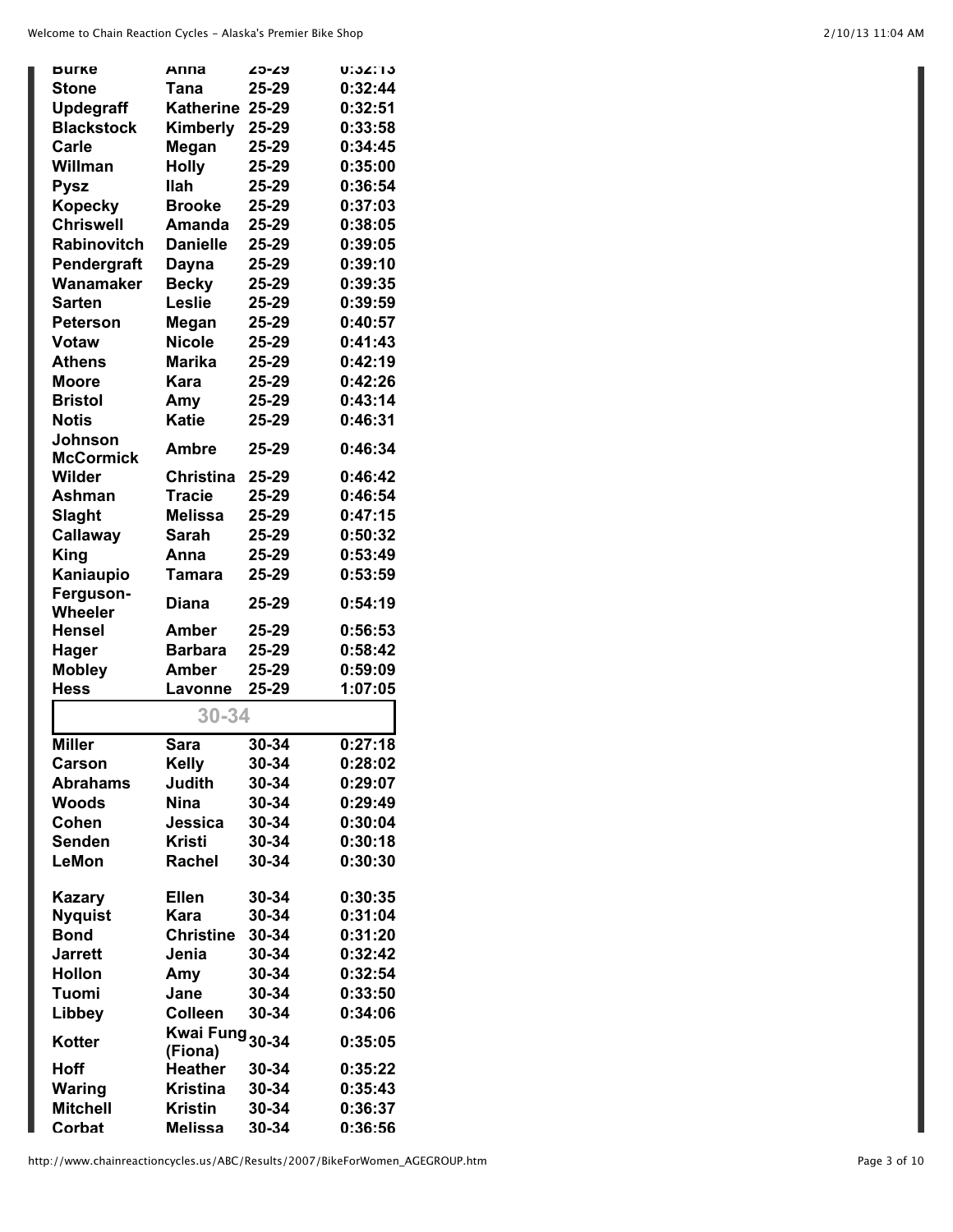| Gray                         | Carrie          | 30-34 | 0:37:18 |
|------------------------------|-----------------|-------|---------|
| <b>McLaughlin</b>            | Jodi            | 30-34 | 0:39:13 |
| <b>Hamlett</b>               | Shannon         | 30-34 | 0:39:45 |
| Kay                          | Jodi            | 30-34 | 0:40:35 |
| <b>Carte</b>                 | <b>Kristen</b>  | 30-34 | 0:42:14 |
| <b>McKinley</b>              | Shara           | 30-34 | 0:43:11 |
| <b>O'Donnell</b>             | <b>Janelle</b>  | 30-34 | 0:46:19 |
| <b>Faris</b>                 | Jenni           | 30-34 | 0:49:09 |
| <b>Hentges</b>               | <b>Debora</b>   | 30-34 | 0:49:51 |
| <b>Hardy</b>                 | <b>Jennifer</b> | 30-34 | 0:50:03 |
| Vega                         | Jaeger          | 30-34 | 0:50:41 |
| Egan                         | Erin            | 30-34 | 0:50:46 |
| <b>Rodgers</b>               | <b>Kimber</b>   | 30-34 | 0:53:20 |
| <b>Eischens</b>              | <b>Carrie</b>   | 30-34 | 0:54:17 |
| Doogan                       | Amy             | 30-34 | 0:56:54 |
| Hoyt                         | <b>Heather</b>  | 30-34 | 0:57:37 |
| <b>Zastrow</b>               | Candi           | 30-34 | 0:57:46 |
| <b>Schreifels</b>            | <b>Chelan</b>   | 30-34 | 0:59:32 |
| Wheelhouse                   | Jessica         | 30-34 | 1:12:19 |
|                              |                 |       |         |
|                              | 35-39           |       |         |
| <b>Deschamps</b>             | Lori            | 35-39 | 0:23:35 |
| <b>Donley</b>                | <b>Shannon</b>  | 35-39 | 0:23:37 |
| <b>Mohwinkel-</b>            | Sheryl          | 35-39 | 0:24:38 |
| <b>Fleming</b>               |                 |       |         |
| VanHolstyn                   | <b>Danelle</b>  | 35-39 | 0:26:17 |
| <b>Kimball</b>               | Jenny           | 35-39 | 0:26:28 |
| Latosuo                      | Eeva            | 35-39 | 0:26:34 |
| <b>Falskow</b>               | Lise            | 35-39 | 0:27:12 |
| <b>McKee</b>                 | Rebecca         | 35-39 | 0:27:35 |
| <b>Nieder</b>                | <b>Stacey</b>   | 35-39 | 0:28:29 |
| <b>McKinney</b>              | <b>Debbie</b>   | 35-39 | 0:29:08 |
| Hoeger                       | Jenny           | 35-39 | 0:29:15 |
| <b>Neeser</b>                | Andrea          | 35-39 | 0:29:15 |
| Schwenn                      | <b>Shelly</b>   | 35-39 | 0:29:20 |
| Williams                     | Jennifer        | 35-39 | 0:29:55 |
| <b>Steinberg</b>             | <b>Stacy</b>    | 35-39 | 0:30:16 |
|                              |                 |       |         |
| <b>Essex</b>                 | <b>Deb</b>      | 35-39 | 0:30:17 |
| <b>MacKenzie</b>             | Amy             | 35-39 | 0:30:36 |
| <b>Bradford</b>              | <b>Traci</b>    | 35-39 | 0:30:46 |
| <b>Kirk</b>                  | Tanya           | 35-39 | 0:31:04 |
| <b>Brady</b>                 | Laurel          | 35-39 | 0:31:26 |
| <b>Merizon</b>               | <b>Kristin</b>  | 35-39 | 0:31:38 |
| Witty                        | Rachel          | 35-39 | 0:32:01 |
| <b>Beiergrohslein Alycia</b> |                 | 35-39 | 0:32:05 |
| <b>Meshke</b>                | <b>Michelle</b> | 35-39 | 0:32:49 |
| <b>Rose</b>                  | Judy            | 35-39 | 0:32:57 |
| <b>Hobart</b>                | <b>Karen</b>    | 35-39 | 0:33:03 |
| <b>Despars</b>               | <b>Kristy</b>   | 35-39 | 0:33:35 |
| <b>Bundy-Cobb</b>            | <b>Jennifer</b> | 35-39 | 0:33:41 |
| VanDehey                     | <b>Melanie</b>  | 35-39 | 0:33:49 |
| Peloza                       | Amy             | 35-39 | 0:34:40 |
| <b>Theisen</b>               | Rosemary 35-39  |       | 0:35:02 |
| <b>Miller</b>                | <b>Susan</b>    | 35-39 | 0:35:07 |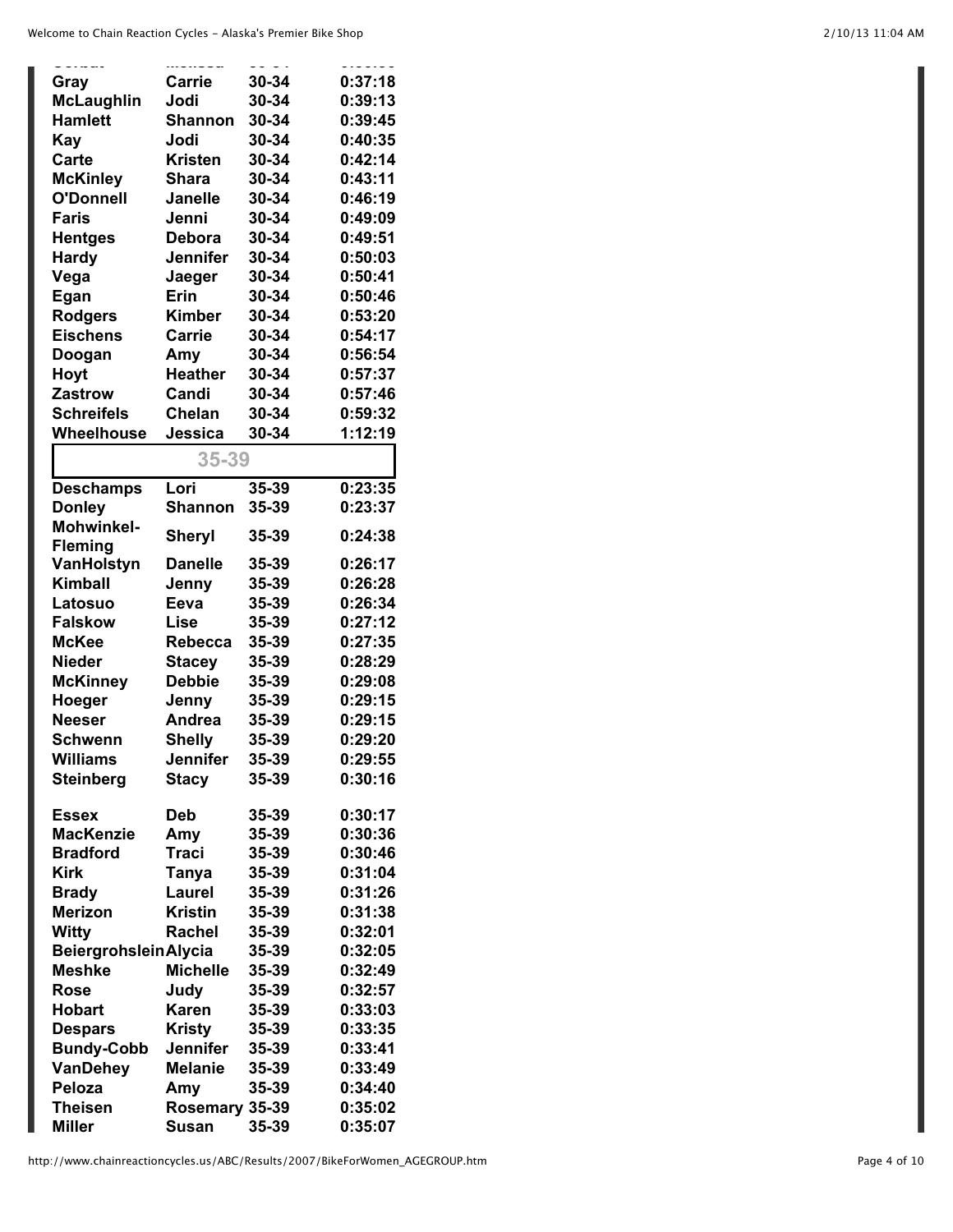| Kantor                      | Lisa                     | 35-39          | 0:35:29 |
|-----------------------------|--------------------------|----------------|---------|
| <b>Montano</b>              | Laurie                   | 35-39          | 0:35:30 |
| <b>Patchin</b>              | Julie                    | 35-39          | 0:35:45 |
| Day                         | Jo Ann                   | 35-39          | 0:35:45 |
| <b>Sears</b>                | Sue                      | 35-39          | 0:35:47 |
| <b>Hanley</b>               | <b>Tracy</b>             | 35-39          | 0:36:02 |
| Cooper                      | <b>Katrina</b>           | 35-39          | 0:36:29 |
| <b>Karge</b>                | Cory                     | 35-39          | 0:37:13 |
| <b>Downing</b>              | Carole                   | 35-39          | 0:37:15 |
| <b>Davis</b>                | Lana                     | 35-39          | 0:38:18 |
| Garner                      | <b>Michelle</b>          | 35-39          | 0:39:35 |
| Rathkopf                    | <b>Melinda</b>           | 35-39          | 0:39:38 |
| Snuggerud                   | Jeannie                  | 35-39          | 0:41:07 |
| <b>Roos</b>                 | <b>Kirsten</b>           | 35-39          | 0:41:18 |
| <b>Way</b>                  | <b>Katie</b>             | 35-39          | 0:42:24 |
| <b>Rakos</b>                | Karen                    | 35-39          | 0:42:40 |
| <b>Tafs</b>                 | <b>Christina</b>         | 35-39          | 0:42:57 |
| Waggoner                    | <b>Holly</b>             | 35-39          | 0:43:55 |
| <b>Walker</b>               | Janna                    | 35-39          | 0:44:49 |
| <b>Harris</b>               | Laura                    | 35-39          | 0:45:24 |
| <b>Franks</b>               | <b>Colleen</b>           | 35-39          | 0:45:34 |
| <b>Sterling</b>             | Angela                   | 35-39          | 0:46:50 |
| <b>Howell</b>               | <b>Kelly</b>             | 35-39          | 0:46:51 |
| <b>Greene</b>               | Carolynn                 | 35-39          | 0:47:03 |
| Gough                       | <b>Heather</b>           | 35-39          | 0:47:21 |
| <b>Schlemme</b>             | Erin                     | 35-39          | 0:48:08 |
| Wickman                     | Renee                    | 35-39          | 0:48:26 |
| Welker                      | Leann                    | 35-39          | 0:48:47 |
| <b>Bernard</b>              | <b>Susan</b>             | 35-39          | 0:50:51 |
| Ostrom                      | <b>Katie</b>             | 35-39          | 0:51:08 |
| <b>Retsinas</b>             | <b>Jennifer</b>          | 35-39          | 0:51:27 |
| <b>Smallwood</b>            | <b>Tuyet</b>             | 35-39          | 0:51:29 |
| <b>Eluska</b>               | Cheryl                   | 35-39          | 0:51:32 |
| Jedlicka                    | <b>Kiersten</b>          | 35-39          | 0:53:30 |
| Mears                       | Donna                    | 35-39          | 0:53:58 |
| <b>Sarber</b>               | Katherine 35-39          |                | 0:56:36 |
| <b>Williams</b>             | <b>Barb</b>              | 35-39          | 0:58:53 |
| Green                       | <b>Jennifer</b>          | 35-39          | 1:09:19 |
|                             |                          |                |         |
|                             | 40-44                    |                |         |
| Kohuot                      | <b>Jenifer</b>           | 40-44          | 0:26:36 |
| <b>Rosane</b>               | Katy                     | 40-44          | 0:27:42 |
| <b>Haines</b>               | Jane                     | 40-44          | 0:27:55 |
| van Hoek                    | <b>Kelly</b>             | 40-44          | 0:28:12 |
| Price-                      | <b>Nadine</b>            | 40-44          | 0:28:13 |
| <b>Schruefer</b>            |                          |                |         |
| <b>Rossberg</b>             | <b>Doreen</b>            | 40-44          | 0:28:16 |
| <b>McLeod</b>               | Jill                     | 40-44          | 0:29:33 |
| <b>Morrison</b>             | Karen                    | 40-44          | 0:29:36 |
| <b>Steinbach</b>            | Mari                     | 40-44          | 0:30:09 |
| <b>McGourn</b>              |                          |                | 0:30:35 |
| <b>Rogers</b><br>de la Pena | Crystal<br><b>Mireya</b> | 40-44<br>40-44 | 0:30:44 |
| <b>Adams</b>                |                          | 40-44          | 0:30:53 |
|                             | Sissy                    |                |         |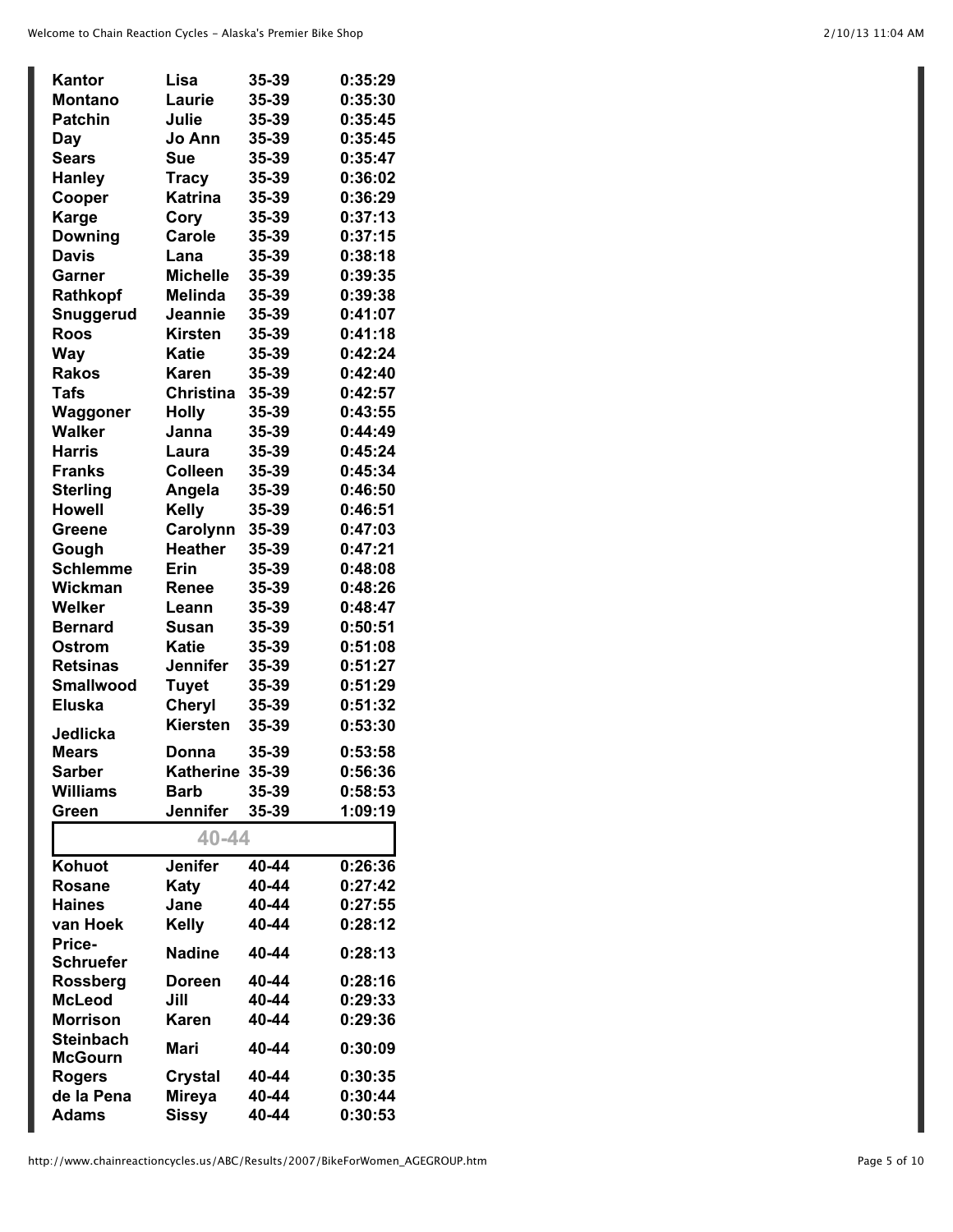| <b>Boots</b>                      | <b>Debbie</b>    | 40-44 | 0:30:58 |
|-----------------------------------|------------------|-------|---------|
| <b>Meade-Miller</b>               | <b>Nancy</b>     | 40-44 | 0:31:18 |
| Coon                              | <b>Catherine</b> | 40-44 | 0:31:44 |
| Macchello-Kay Laurie              |                  | 40-44 | 0:31:54 |
| <b>Brookover</b>                  | Kari             | 40-44 | 0:32:35 |
| <b>McMaster-</b>                  |                  |       |         |
| Goering                           | Tina             | 40-44 | 0:32:43 |
| <b>McKinnon</b>                   | <b>Jennifer</b>  | 40-44 | 0:32:52 |
| Gore                              | Anne             | 40-44 | 0:33:08 |
| Judy                              | <b>Kathleen</b>  | 40-44 | 0:33:19 |
| <b>Knapp</b>                      | <b>Kristine</b>  | 40-44 | 0:33:24 |
| Paesani                           | Lisa             | 40-44 | 0:33:50 |
| Osgood                            | Julie            | 40-44 | 0:34:25 |
| <b>Reilly</b>                     | <b>Sheila</b>    | 40-44 | 0:34:42 |
| <b>Boom</b>                       | Chera            | 40-44 | 0:34:42 |
| <b>Oakley</b>                     | susan            | 40-44 | 0:34:48 |
| Verrelli                          | <b>Beth</b>      | 40-44 | 0:35:22 |
| <b>St. Peters</b>                 | <b>Michelle</b>  | 40-44 | 0:35:26 |
| <b>Tittle</b>                     | Pam              | 40-44 | 0:35:26 |
| <b>Paskvan</b>                    | <b>Betsy</b>     | 40-44 | 0:35:36 |
| <b>McDonald</b>                   | <b>Echo</b>      | 40-44 | 0:35:41 |
| <b>Strickland</b>                 | Cyndy            | 40-44 | 0:35:47 |
|                                   | <b>Catherine</b> | 40-44 | 0:36:45 |
| Chapman                           |                  | 40-44 | 0:37:12 |
| <b>Aguilar</b>                    | Alice            |       |         |
| <b>Cubbedge</b>                   | Jill             | 40-44 | 0:37:55 |
| <b>Rideout</b>                    | <b>Beverly</b>   | 40-44 | 0:38:07 |
| <b>Rivera</b>                     | <b>Claudia</b>   | 40-44 | 0:38:21 |
| <b>Patterson-</b><br><b>Simes</b> | Jamie            | 40-44 | 0:38:44 |
| <b>Brassard</b>                   | Patti            | 40-44 | 0:38:45 |
| Horn                              | <b>Barbara</b>   | 40-44 | 0:38:50 |
| <b>Hensley</b>                    | Cynthia          | 40-44 | 0:39:29 |
| Ferguson                          | <b>Karen</b>     | 40-44 | 0:40:00 |
| <b>Mullis</b>                     | Cynthia          | 40-44 | 0:42:06 |
| <b>Neeno</b>                      | <b>Teresa</b>    | 40-44 | 0:42:36 |
| Holton                            | Georgia          | 40-44 | 0:42:42 |
| <b>Clingenpeel</b>                | Jody             | 40-44 | 0:43:11 |
| Kear                              | <b>Alison</b>    | 40-44 | 0:43:57 |
| <b>Gunther</b>                    | April            | 40-44 | 0:44:10 |
| Simmons                           | Eileen           | 40-44 | 0:44:27 |
| Lucero                            | Cara             | 40-44 | 0:46:08 |
| Hart                              | <b>Rochelle</b>  | 40-44 | 0:48:02 |
| <b>Smith</b>                      | <b>Corinne</b>   | 40-44 | 0:48:06 |
| <b>Murray</b>                     | <b>Debbie</b>    | 40-44 | 0:48:56 |
| Gagnon                            | Maria            | 40-44 | 0:49:04 |
| <b>Miles</b>                      | <b>Melinda</b>   | 40-44 | 0:50:10 |
|                                   |                  | 40-44 | 0:50:48 |
| <b>Mayers</b>                     | Araceli          |       |         |
| West                              | Lisa             | 40-44 | 0:50:53 |
| Walker                            | Sarah            | 40-44 | 0:51:09 |
| <b>Vollick</b>                    | Julie            | 40-44 | 0:51:19 |
| <b>Prince</b>                     | <b>Dianne</b>    | 40-44 | 0:51:21 |
| <b>Huebler</b>                    | Terri            | 40-44 | 0:51:56 |
| <b>Anderson</b>                   | <b>Stacey</b>    | 40-44 | 0:52:57 |
| Wolski                            | <b>Karen</b>     | 40-44 | 0:53:11 |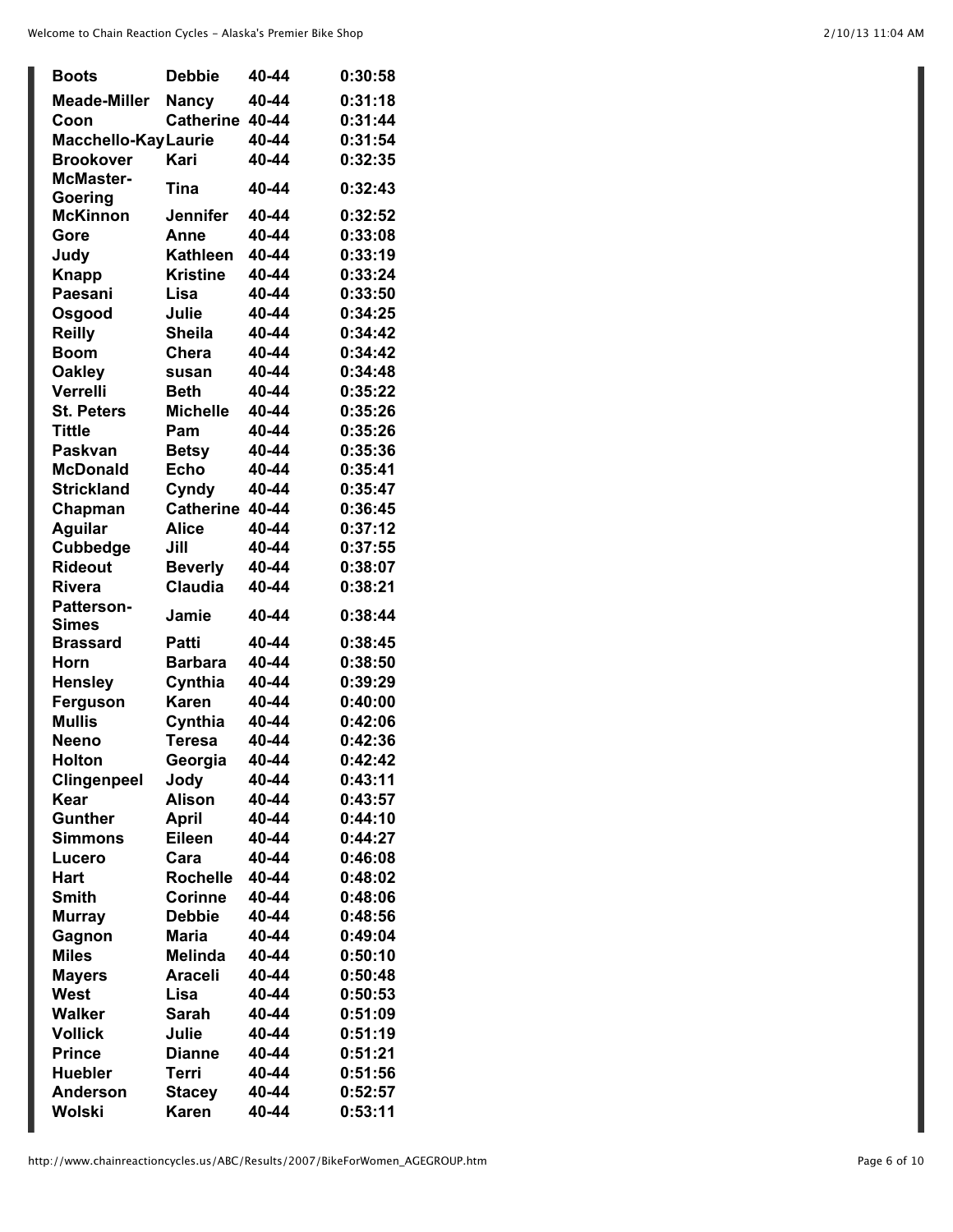| <b>Harris</b>                 | Angela          | 40-44 | 0:53:30 |
|-------------------------------|-----------------|-------|---------|
| Sawasaki                      | <b>Vivianne</b> | 40-44 | 0:54:59 |
| <b>Heinen</b>                 | <b>Deborah</b>  | 40-44 | 0:58:11 |
| <b>Sanders</b>                | Kati            | 40-44 | 0:58:33 |
| <b>Barsalou</b>               | <b>Jennifer</b> | 40-44 | 1:02:50 |
| <b>Stricklan</b>              | <b>Kim</b>      | 40-44 | 1:03:02 |
| Vania                         | Veronica        | 40-44 | 1:04:39 |
| Janis                         | <b>Mary</b>     | 40-44 | 1:25:15 |
|                               | 45-49           |       |         |
| Loan                          | <b>Sheryl</b>   | 45-49 | 0:23:32 |
| Tower                         | Janice          | 45-49 | 0:24:41 |
| <b>Summers</b>                | <b>Debora</b>   | 45-49 | 0:27:15 |
| <b>Diel</b>                   | <b>Mary</b>     | 45-49 | 0:28:26 |
| <b>Brewster</b>               | Liz             | 45-49 | 0:29:33 |
| Konopacki                     | Karen           | 45-49 | 0:30:13 |
| <b>Frost</b>                  | <b>Marian</b>   | 45-49 | 0:30:44 |
| <b>Helie</b>                  | Renee           | 45-49 | 0:30:46 |
| Jacobsen                      | <b>Rosy</b>     | 45-49 | 0:31:22 |
| <b>Anderson</b>               | <b>Melissa</b>  | 45-49 | 0:31:22 |
|                               | <b>Carrie</b>   | 45-49 | 0:31:35 |
| <b>Heaton</b>                 |                 | 45-49 | 0:31:38 |
| <b>Spell</b>                  | Penny           |       |         |
| <b>Bear</b><br><b>Worrell</b> | <b>Robby</b>    | 45-49 | 0:31:50 |
|                               | Cindy           | 45-49 | 0:32:17 |
| Tabor                         | <b>Jennifer</b> | 45-49 | 0:32:30 |
| Leighty                       | <b>Robin</b>    | 45-49 | 0:32:31 |
| <b>Seybert</b>                | Kathy           | 45-49 | 0:32:45 |
| Love                          | Gigi            | 45-49 | 0:32:52 |
| bremont                       | mona            | 45-49 | 0:32:55 |
| Wanat                         | <b>Bonnie</b>   | 45-49 | 0:33:14 |
| <b>Krysinski</b>              | <b>Mary</b>     | 45-49 | 0:33:55 |
| <b>Perkins</b>                | <b>Tricia</b>   | 45-49 | 0:34:53 |
| Lee                           | <b>Karen</b>    | 45-49 | 0:35:38 |
| Kupczynski                    | Cindy           | 45-49 | 0:35:39 |
| Lile                          | Amy             | 45-49 | 0:35:56 |
| Wheeler                       | Tami            | 45-49 | 0:36:12 |
| <b>Harley</b>                 | <b>Sandra</b>   | 45-49 | 0:36:16 |
| Gorman                        | Toni            | 45-49 | 0:37:27 |
| Teel                          | Susan           | 45-49 | 0:37:53 |
| <b>Krolick</b>                | Carol           | 45-49 | 0:38:14 |
| Wright                        | Debra           | 15-19 | 0:38:15 |
| <b>Davis</b>                  | <b>Marcia</b>   | 45-49 | 0:38:26 |
| Young                         | Lynn            | 45-49 | 0:38:50 |
| <b>Kagerer</b>                | <b>Barbara</b>  | 45-49 | 0:39:42 |
| <b>Thibert</b>                | Janet           | 45-49 | 0:40:31 |
| <b>Sullivan</b>               | <b>Patricia</b> | 45-49 | 0:41:20 |
| <b>Schafer</b>                | Susan           | 45-49 | 0:41:42 |
| Jordan                        | <b>Alice</b>    | 45-49 | 0:42:17 |
| Lindberg                      | Ingrid          | 45-49 | 0:44:06 |
| <b>Thurston</b>               | <b>Barbara</b>  | 45-49 | 0:44:22 |
| Gordon                        | <b>Kathleen</b> | 45-49 | 0:46:21 |
|                               |                 |       |         |
| Foo                           | Sarah           | 45-49 | 0:46:23 |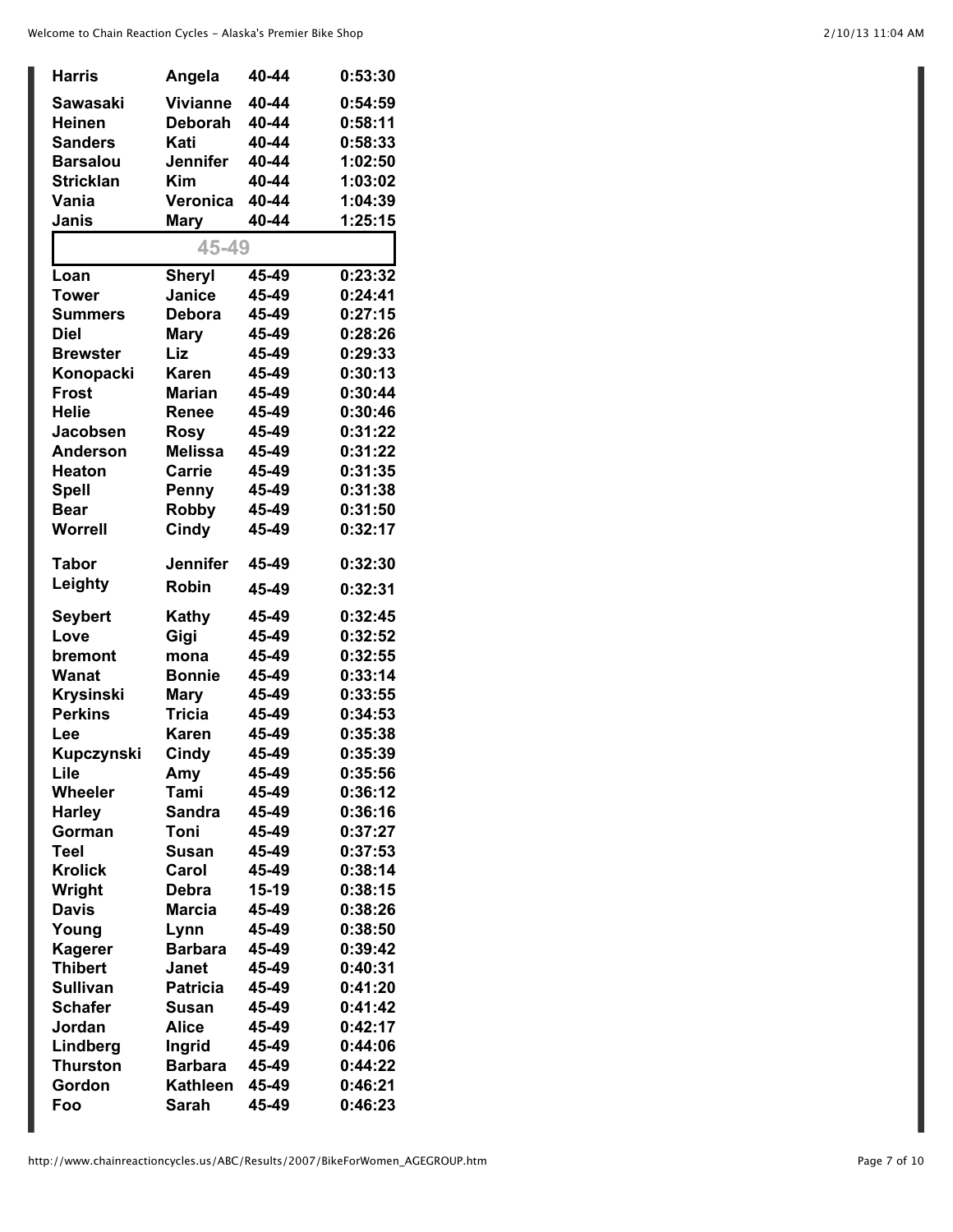| <b>Cocallas</b>    | <b>Sally</b>     | 45-49 | 0:47:14 |
|--------------------|------------------|-------|---------|
| <b>Kapper</b>      | <b>Jackie</b>    | 45-49 | 0:47:39 |
| Wolfe              | Victoria         | 45-49 | 0:47:49 |
| Laws               | Connie           | 45-49 | 0:47:58 |
| <b>Hansen</b>      | Dawn             | 45-49 | 0:48:02 |
| Keck               | Kathy            | 45-49 | 0:48:20 |
| Wilson             | Roxanne          | 45-49 | 0:48:21 |
| <b>Flagg</b>       | <b>Stacy</b>     | 45-49 | 0:50:41 |
| <b>Neher</b>       | Katy             | 45-49 | 0:50:51 |
| <b>Greene</b>      | Vicki            | 45-49 | 0:51:37 |
| <b>Schiemann</b>   | Gail             | 45-49 | 0:54:53 |
| <b>Neptune</b>     | <b>Patricia</b>  | 45-49 | 0:55:18 |
| <b>Stein</b>       | Vera             | 45-49 | 1:05:47 |
|                    |                  |       |         |
|                    | 50-54            |       |         |
| <b>Martin</b>      | <b>Margaret</b>  | 50-54 | 0:28:17 |
| Yamauchi           | Lesley           | 50-54 | 0:29:05 |
| Cooper             | Cindy            | 50-54 | 0:29:46 |
| <b>Oakley</b>      | <b>Karen</b>     | 50-54 | 0:31:05 |
| Whitsett           | Jane             | 50-54 | 0:31:32 |
|                    |                  |       |         |
| <b>Rozen</b>       | Celia            | 50-54 | 0:32:51 |
| <b>Hendel</b>      | Cindy            | 50-54 | 0:32:52 |
| <b>Hunter</b>      | Gloria           | 50-54 | 0:33:04 |
| Langdon            | <b>Mary</b>      | 50-54 | 0:33:53 |
| Hill               | Alexandra 50-54  |       | 0:34:12 |
| <b>Floyd</b>       | <b>Eileen</b>    | 50-54 | 0:34:14 |
| <b>Neilson</b>     | Kathryn          | 50-54 | 0:34:54 |
| <b>Phillips</b>    | Patti            | 50-54 | 0:35:04 |
| <b>Moses</b>       | <b>Nancy</b>     | 50-54 | 0:35:59 |
| <b>Nixon</b>       | <b>Katherine</b> | 50-54 | 0:36:22 |
| <b>Timp</b>        | <b>Sally</b>     | 50-54 | 0:36:28 |
| Yarborough         | Linda            | 50-54 | 0:36:50 |
| James              | <b>Delynn</b>    | 50-54 | 0:37:33 |
| <b>Karchere</b>    | Laura            | 50-54 | 0:37:50 |
| <b>Theis</b>       | Lindy            | 50-54 | 0:37:52 |
| <b>Bamberger</b>   | Joyce            | 50-54 | 0:39:12 |
| Newgaard           | <b>Colleen</b>   | 50-54 | 0:39:21 |
| <b>Caldwell</b>    | Jennifer         | 50-54 | 0:39:32 |
| <b>Guilfoil</b>    | <b>Valerie</b>   | 50-54 | 0:40:33 |
| Schwartz           | <b>Dede</b>      | 50-54 | 0:40:42 |
| Allen              | <b>Barbara</b>   | 50-54 | 0:40:43 |
| Ringler            | Jane             | 50-54 | 0:41:20 |
| <b>Carlson</b>     | <b>Holli</b>     | 50-54 | 0:42:15 |
| Johnson            | Janice           | 50-54 | 0:43:03 |
| devine             | monica           | 50-54 | 0:43:07 |
| Coppock            | <b>Stefanie</b>  | 50-54 | 0:43:38 |
| <b>Burgett</b>     | <b>Cleo</b>      | 50-54 | 0:44:25 |
| <b>Valdez</b>      | <b>Annette</b>   | 50-54 | 0:45:10 |
| <b>Constantine</b> | Wendy            | 50-54 | 0:45:28 |
| <b>Vandruff</b>    | <b>Deborah</b>   | 50-54 | 0:45:44 |
| <b>McGuire</b>     | Sylvia           | 50-54 | 0:45:59 |
| <b>Abbott</b>      | <b>Sally</b>     | 50-54 | 0:48:52 |
|                    |                  |       |         |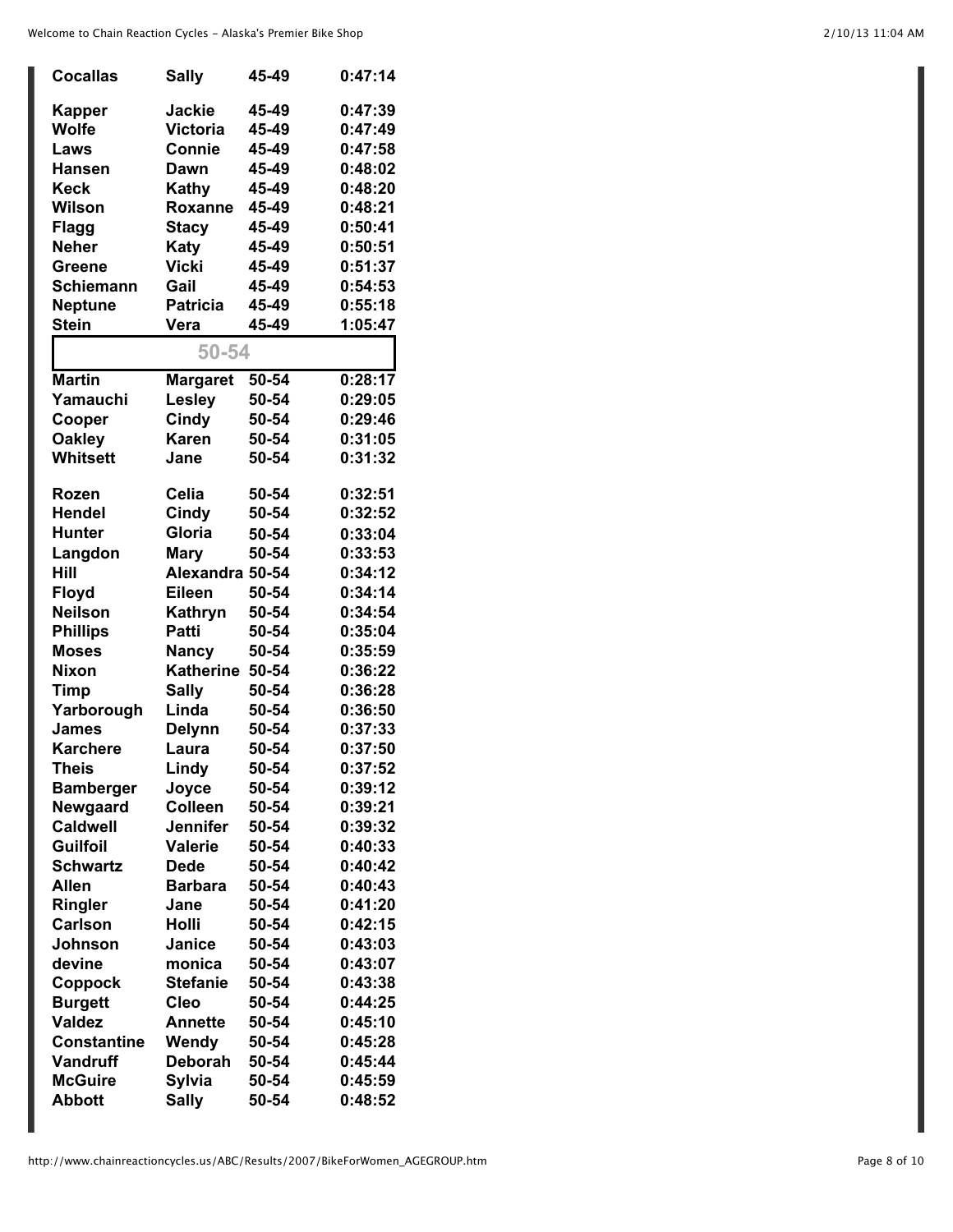| Lewis                   | Anne<br>(Vicki)  | 50-54 | 0:50:28 |
|-------------------------|------------------|-------|---------|
| Travostino              | Joan             | 50-54 | 0:50:58 |
| <b>Krueger</b>          | Lorraine         | 50-54 | 0:52:01 |
| Cook                    | April            | 50-54 | 0:55:33 |
| <b>Potvin</b>           | Joni             | 50-54 | 1:00:37 |
| <b>Bartow</b>           | <b>Deborah</b>   | 50-54 | 1:09:32 |
|                         | 55-59            |       |         |
| <b>Anderson</b>         | <b>Susie</b>     | 55-59 | 0:27:54 |
| <b>Anderson</b>         | Val              | 55-59 | 0:31:48 |
| Anthony                 | <b>Gay Lee</b>   | 55-59 | 0:32:54 |
| <b>Barnacle</b>         | <b>Nancy</b>     | 55-59 | 0:33:14 |
| <b>Caldwell</b>         | <b>Barbara</b>   | 55-59 | 0:33:32 |
| <b>Collins</b>          | <b>Nancy</b>     | 55-59 | 0:34:46 |
| <b>Rettmann</b>         | <b>Valerie</b>   | 55-59 | 0:35:17 |
| <b>Clark</b>            | Lyn              | 55-59 | 0:36:32 |
| <b>Irving</b>           | <b>Evelyn</b>    | 55-59 | 0:37:12 |
| Predeger                | <b>Betty</b>     | 55-59 | 0:37:29 |
| Knutson                 | Donna            | 55-59 | 0:38:23 |
| <b>Irwin</b>            | <b>Catherine</b> | 55-59 | 0:38:25 |
| Fison                   | Susan            | 55-59 | 0:39:14 |
| Garner                  | Cathy            | 55-59 | 0:39:44 |
| <b>Pittz</b>            | <b>Shirley</b>   | 55-59 | 0:40:01 |
| <b>McCammon</b>         | <b>Molly</b>     | 55-59 | 0:40:28 |
| <b>Hershey</b>          | Vera             | 55-59 | 0:40:34 |
| <b>Tweto</b>            | <b>Ruth</b>      | 55-59 | 0:40:36 |
| Waggoner                | Linda            | 55-59 | 0:41:34 |
| Ginsburg                | Patty            | 55-59 | 0:42:57 |
| Jodka                   | Val              | 55-59 | 0:45:53 |
| <b>Bartorillo</b>       | <b>Sandy</b>     | 55-59 | 0:46:54 |
| Agee                    | <b>Terri</b>     | 55-59 | 0:48:13 |
| <b>Brendel</b>          | Judith           | 55-59 | 0:48:25 |
| <b>Reeves</b>           | <b>Susan</b>     | 55-59 | 0:48:51 |
| <b>McCune</b>           | <b>Kristin</b>   | 55-59 | 0:50:33 |
| <b>Farris</b>           | <b>JudyAnn</b>   | 55-59 | 0:51:03 |
| <b>Blouin CudneyLee</b> |                  | 55-59 | 0:52:02 |
|                         | 60-64            |       |         |
| <b>Waters</b>           | Carol            | 60-64 | 0:36:31 |
| <b>Barnett</b>          | <b>Diane</b>     | 60-64 | 0:37:12 |
| <b>Burchell</b>         | Stephanie 60-64  |       | 0:39:35 |
| Geitz                   | <b>Patricia</b>  | 60-64 | 0:41:32 |
| Johnsen                 | <b>Patricia</b>  | 60-64 | 0:42:37 |
| <b>Rogers</b>           | <b>Susan</b>     | 60-64 | 0:43:14 |
| <b>Abercrombie</b>      | <b>Barbara</b>   | 60-64 | 0:46:02 |
| Jolley                  | <b>Christine</b> | 60-64 | 0:46:28 |
| <b>Palmer</b>           | Joyce            | 60-64 | 0:47:53 |
| Viteri                  | <b>Maria</b>     | 60-64 | 0:56:01 |
|                         | 65-69            |       |         |
| <b>Mohwinkle</b>        | <b>Diane</b>     | 65-69 | 0:34:31 |
| <b>Hensel</b>           | <b>Mary</b>      | 65-69 | 0:37:46 |
| <b>Piccard</b>          | <b>Idamarie</b>  | 65-69 | 0:45:34 |